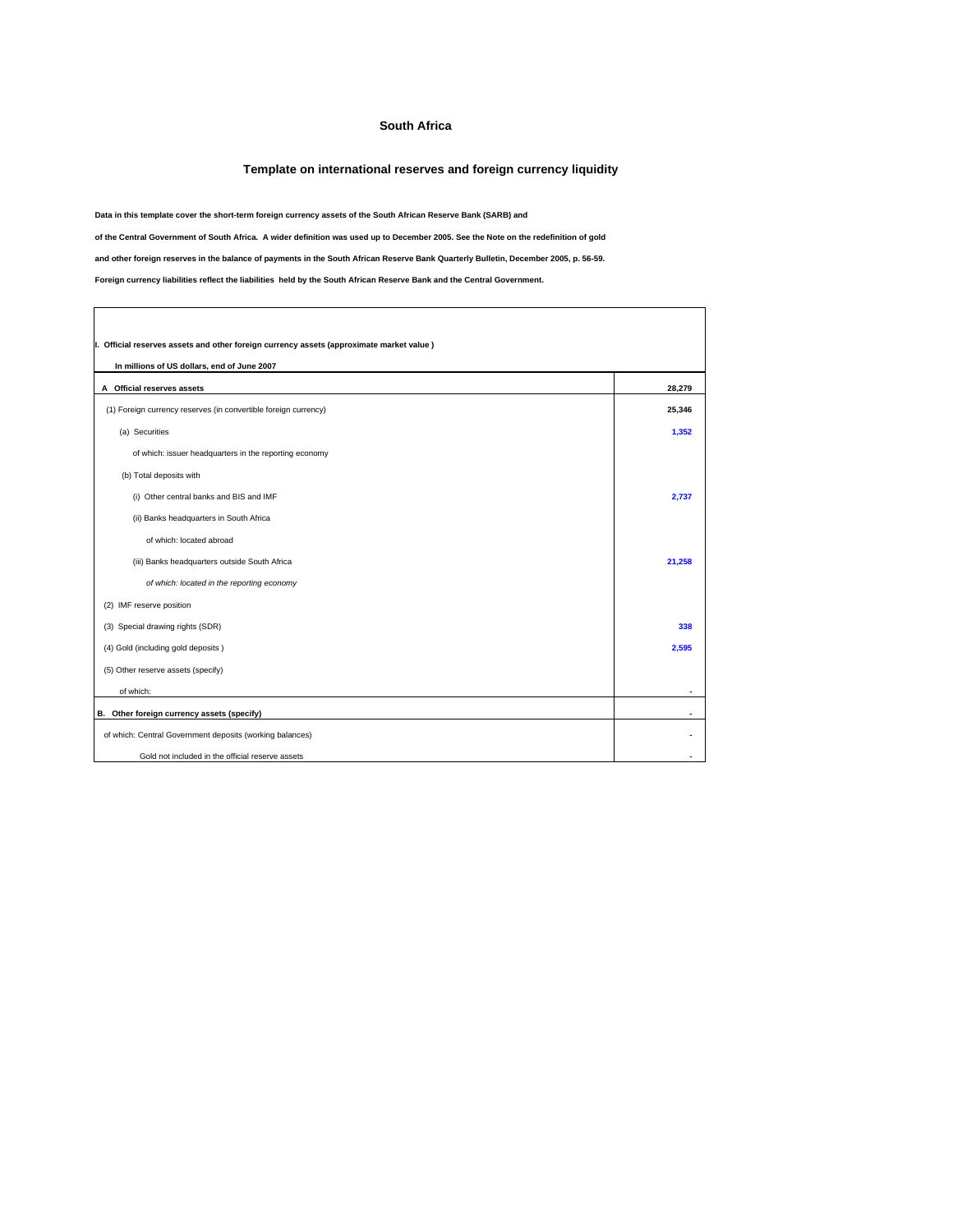| II. Predetermined short term net drains on foreign currency assets (nominal value) p.2                                                                               |                   |                                       |                                            |                                        |
|----------------------------------------------------------------------------------------------------------------------------------------------------------------------|-------------------|---------------------------------------|--------------------------------------------|----------------------------------------|
| In millions of US dollars, end of June 2007                                                                                                                          |                   |                                       |                                            |                                        |
|                                                                                                                                                                      | Total             | Maturity Breakdown(residual maturity) |                                            |                                        |
|                                                                                                                                                                      | Up to one<br>year | Up to 1 month                         | More than 1<br>month and up to<br>3 months | More than 3 months<br>and up to 1 year |
| 1. Foreign currency loans, securities and deposits                                                                                                                   |                   |                                       |                                            |                                        |
| of which: SARB                                                                                                                                                       |                   |                                       |                                            |                                        |
| Outflows (-)<br>Principal                                                                                                                                            | -956              | $-931$                                | $-25$                                      |                                        |
| $(-)$<br>Interest                                                                                                                                                    | $-22$             | $-2$                                  | $-20$                                      |                                        |
| Inflows $(+)$<br>Principal                                                                                                                                           |                   |                                       |                                            |                                        |
| Interest<br>$(+)$                                                                                                                                                    |                   |                                       |                                            |                                        |
| <b>Central Government</b>                                                                                                                                            |                   |                                       |                                            |                                        |
| Outflows (-)<br>Principal                                                                                                                                            | $-1,436$          | $-523$                                | $-7$                                       | $-906$                                 |
| $(\cdot)$<br>Interest                                                                                                                                                | $-641$            | $-15$                                 | $-12$                                      | $-614$                                 |
| Inflows $(+)$<br>Principal                                                                                                                                           |                   |                                       |                                            |                                        |
| $(+)$<br>Interest                                                                                                                                                    |                   |                                       |                                            |                                        |
|                                                                                                                                                                      |                   |                                       |                                            |                                        |
| 2. Aggregate short and long positions in forwards and futures in foreign currencies vis-à-vis<br>the domestic currency (including the forward leg of currency swaps) |                   |                                       |                                            |                                        |
| (a) Short positions (-) (Net per period)                                                                                                                             | -1                |                                       |                                            | $-1$                                   |
| (b) Long positions (+) (Net per period)                                                                                                                              | 65                | 65                                    |                                            |                                        |
|                                                                                                                                                                      |                   |                                       |                                            |                                        |
| 3 Other (specify)                                                                                                                                                    |                   |                                       |                                            |                                        |
| (a) Other accounts payable (-) (Net per period)                                                                                                                      |                   |                                       |                                            |                                        |
| Other accounts receivable (+) (Net per period)                                                                                                                       | 217               | 73                                    | 110                                        | 35                                     |
|                                                                                                                                                                      |                   |                                       |                                            |                                        |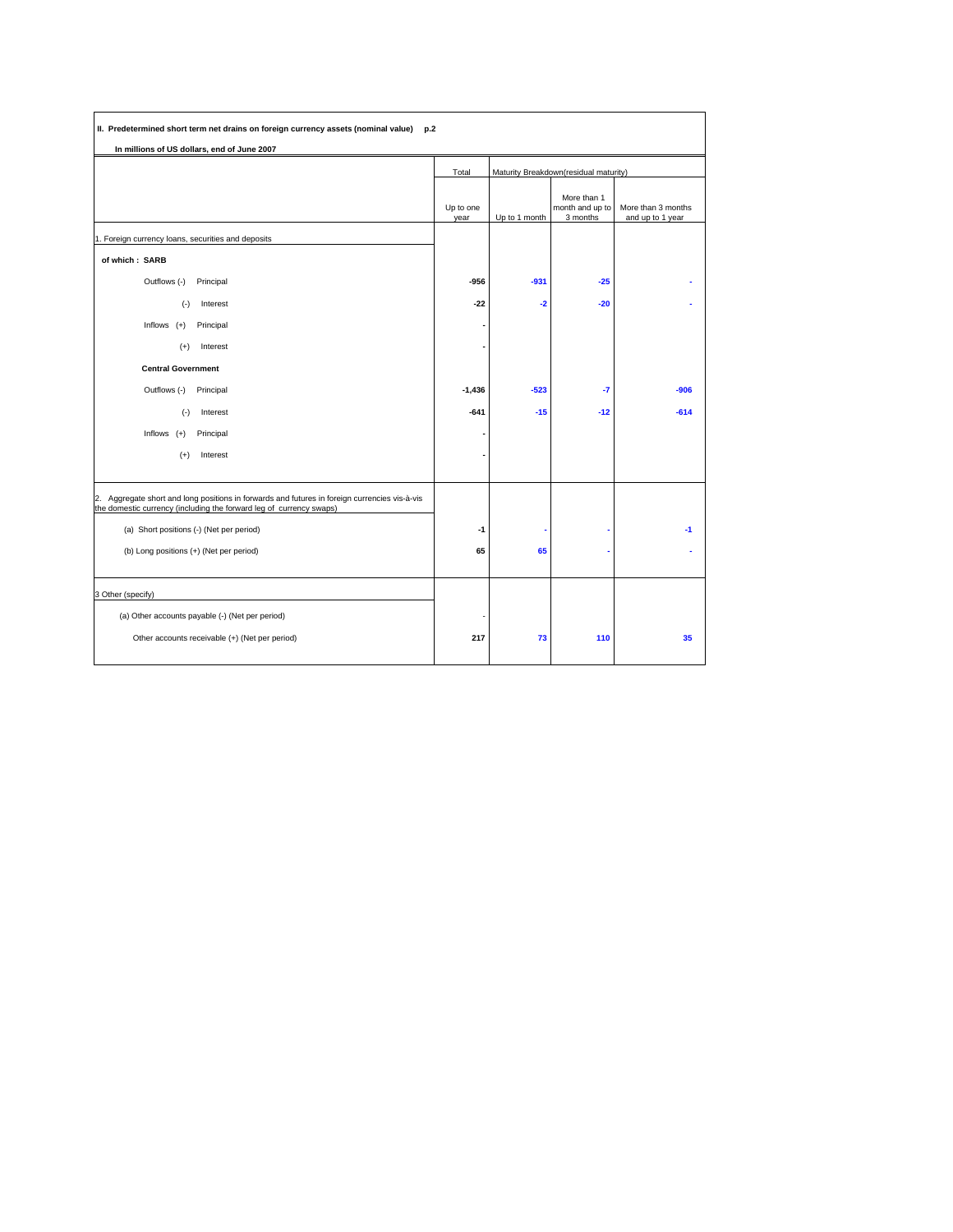| III. Contingent short-term net drains on foreign currency assets (nominal value)                                                                                                                           | p.3          |               |                                            |                                        |
|------------------------------------------------------------------------------------------------------------------------------------------------------------------------------------------------------------|--------------|---------------|--------------------------------------------|----------------------------------------|
| In millions of US dollars, end of June 2007                                                                                                                                                                |              |               |                                            |                                        |
|                                                                                                                                                                                                            | Total        |               | Maturity breakdown (residual maturity)     |                                        |
|                                                                                                                                                                                                            | Up to 1 year | Up to 1 month | More than 1<br>month and up to<br>3 months | More than 3 months<br>and up to 1 year |
| 1. Contingent liabilities in foreign currency                                                                                                                                                              |              |               |                                            |                                        |
| (a) Collateral guarantees on debt falling due within 1 year                                                                                                                                                |              |               |                                            |                                        |
| (b) Other contingent liabilities                                                                                                                                                                           |              |               |                                            |                                        |
| of which: Central Government                                                                                                                                                                               |              |               |                                            |                                        |
| Principal                                                                                                                                                                                                  | $-298$       | -3            | $-61$                                      | $-234$                                 |
| Interest                                                                                                                                                                                                   | $-185$       | $-1$          | $-67$                                      | $-117$                                 |
| 2. Foreign currency securities issued with embedded options (puttable bonds)<br>3. Undrawn, unconditional credit lines provided by<br>(a) other central banks and international organisations<br>$BIS (+)$ |              |               |                                            |                                        |
| $IMF (+)$<br>(b) banks and other financial institutions headquartered in South Africa                                                                                                                      |              |               |                                            |                                        |
| (c) banks and other financial institutions headquartered outside South Africa (+)                                                                                                                          | 135          | 20            | 100                                        | 15                                     |
| 4. Aggregate short and long positions of options in foreign vis-à-vis the domestic currency                                                                                                                |              |               |                                            |                                        |
| (a)<br>Short positions                                                                                                                                                                                     |              |               |                                            |                                        |
| (i) Bought puts                                                                                                                                                                                            |              |               |                                            |                                        |
| (ii) Written puts                                                                                                                                                                                          |              |               |                                            |                                        |
| (b)<br>Long positions                                                                                                                                                                                      |              |               |                                            |                                        |
| (i) Bought puts                                                                                                                                                                                            |              |               |                                            |                                        |
| (ii) Written puts                                                                                                                                                                                          |              |               |                                            |                                        |
|                                                                                                                                                                                                            |              |               |                                            |                                        |